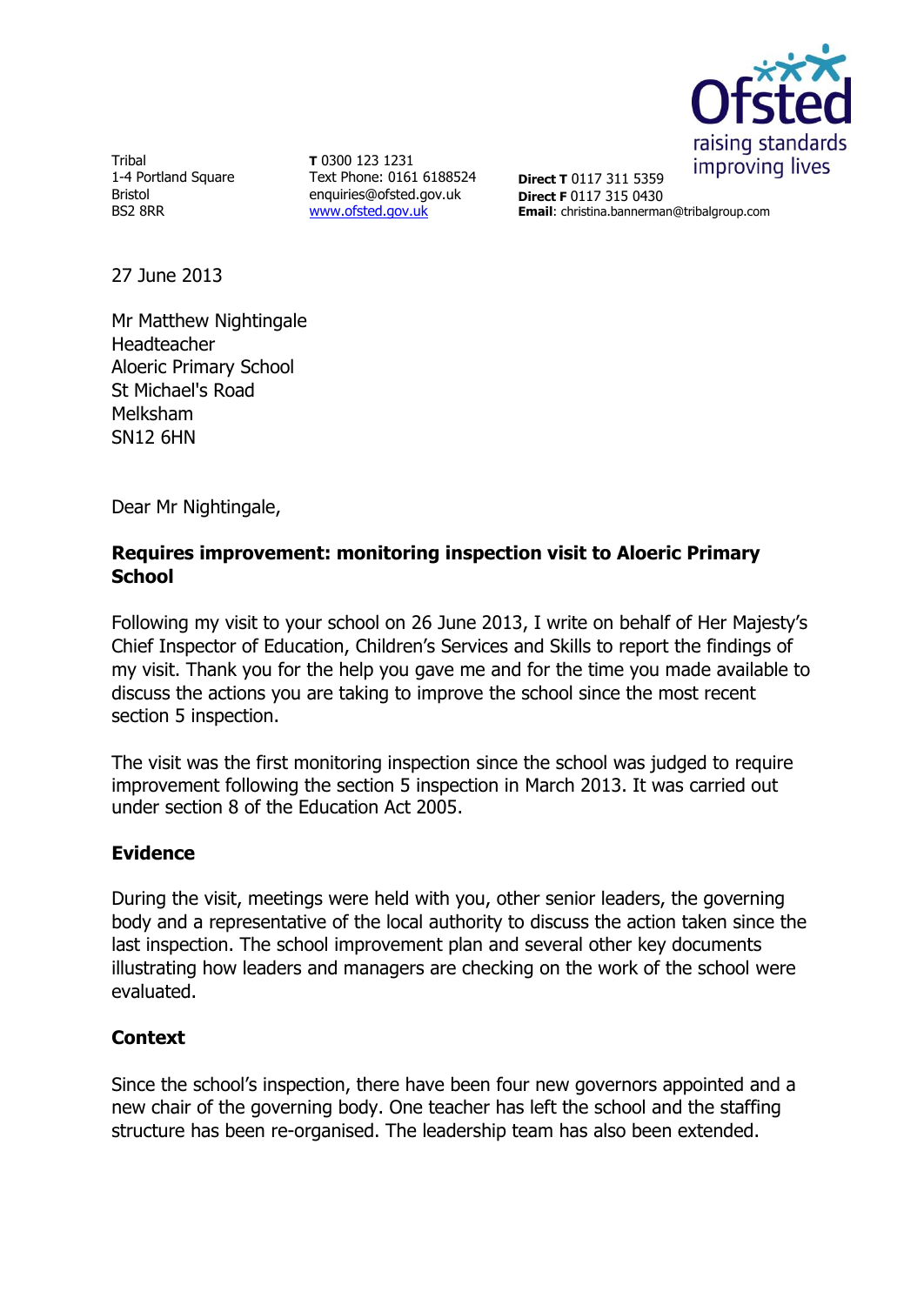

### **Main findings**

The new staffing structure has energised key members of staff in their efforts to become a good school. This enthusiasm is evident in the animated way staff talk about their areas of responsibility and the 'step change' in expectations since the last inspection. More precise job roles, with a defined academic or pastoral responsibility and the introduction of a set of 'non-negotiable' characteristics for effective teaching at the school, are having a positive impact. The new minimum requirement for all members of staff together with a 'teacher toolkit' training package has established a better awareness of what all teachers need to do to ensure all pupils make good progress. A new target setting system is now embedded across the school and this is helping to track pupils' progress far more carefully. Teachers' confidence in levelling pupils' work has improved and is enabling better quality feedback for pupils' and identifying their next steps in learning. More challenging targets for pupils are accelerating their academic progress.

Teachers are checking pupils' gaps in their mathematical knowledge and understanding more carefully following the introduction of a strategy to periodically group pupils of similar abilities from across the school. As a result, teacher's mathematics planning now matches activities to pupils' needs much more closely. More frequent 'structured conversations' between teachers and parents are developing a richer knowledge base about pupils' pastoral needs and enabling teachers to address any potential barriers to learning much earlier. New e-readers, a reading festival and 'boy friendly' reading materials are engaging boys in their learning much more and developing their enthusiasm in the subject. Teachers' growing confidence in English can be seen in Years 3 and 4 through the trialling of new lesson approaches linking subjects together on a rainforest theme.

The new school improvement plan has a number of strengths: it effectively identifies the improvements needed; planned actions are directly linked to the areas for improvement listed in the school's previous inspection report; and, it contains a very clear strategy for tackling underperformance. However, the large number of planned activities are not prioritised well enough to enable governors to effectively monitor the school's progress towards becoming good.

Pupil progress meetings held every six weeks are raising the expectation of all teachers. Unannounced 'drop-ins' by the headteacher, checking up on what is typically happening in lessons, is having a positive impact on the consistency and quality of teachers' marking. A greater number of leaders are now involved in monitoring activities which is developing their own ability to make firm and clear judgements on the quality of teaching and learning. This, combined with new lesson observation criteria, placing academic progress at the heart of judgements, is bringing about improvements to teaching across the school. There are some positive indications this is already paying dividends in the improved results of the Year 1 phonics checks.